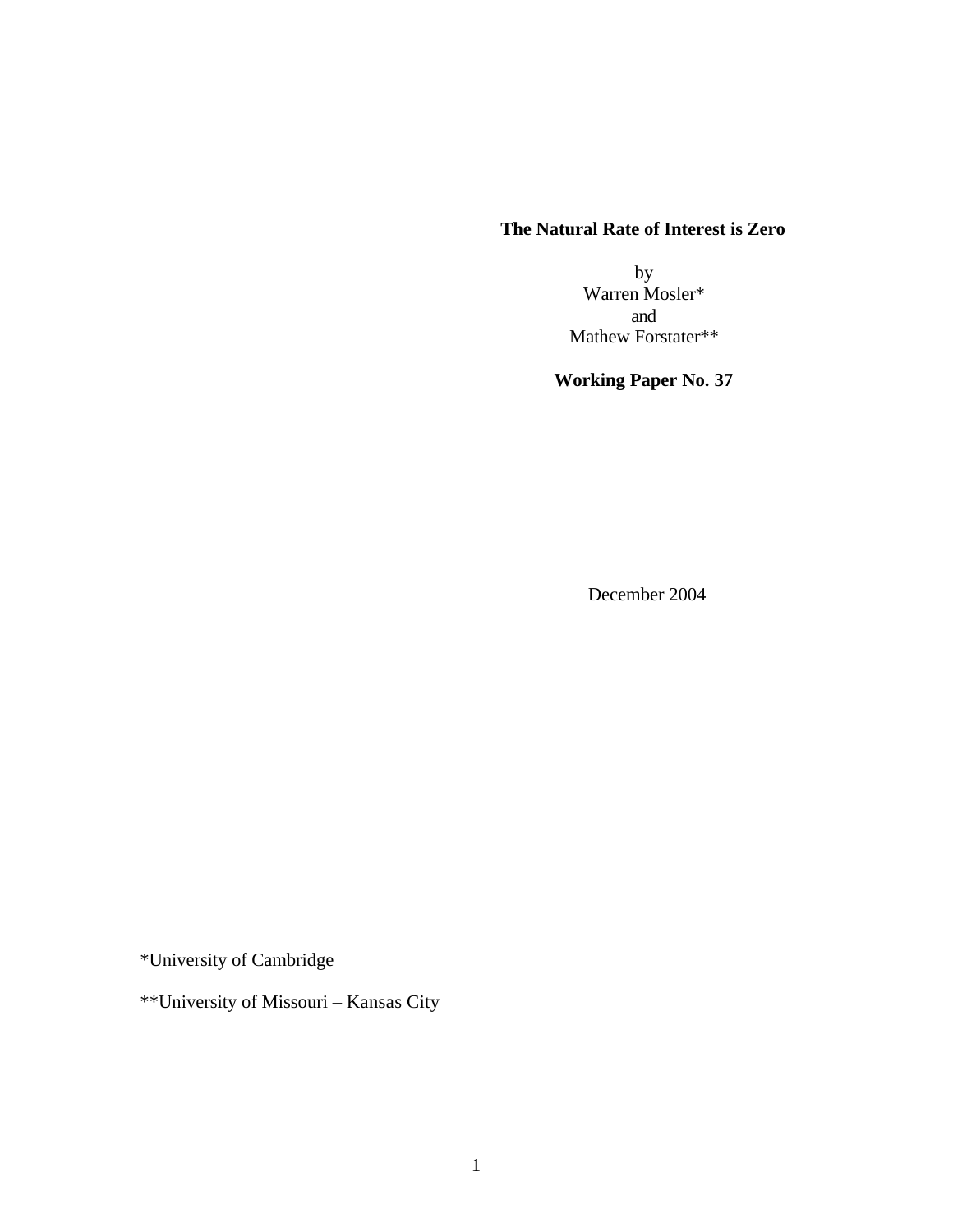## THE NATURAL RATE OF INTEREST IS ZERO Warren Mosler, Cambridge University, and Mathew Forstater, UMKC

The notion of "natural" (or "normal") values and magnitudes is a recurring theme in the history of economics. It was central to the Classical Political Economy of Adam Smith and David Ricardo, and survived the transition to neoclassical economics in the work of authors such as Wicksell and Marshall. In modern economics, it has its most familiar usage in the notion of a natural rate of unemployment, but has been applied also to the analysis of economic growth rates and interest rates, among others. And while many economists reject the very notion of "natural" itself, this paper argues that in general there are significant instances in which natural magnitudes do apply to the economic system, and, specifically, that the natural, nominal, risk free rate of interest is zero under relevant contemporary institutional arrangements.

The next begins with a brief history of the notion of natural magnitudes, and examples are cited from the history of economic thought. This is followed by a discussion of modern monetary systems and their operation, concluding that the natural rate of interest is zero.

#### **NATURAL OR NORMAL VALUES AND MAGNITUDES**

We use the word 'natural,' mimicking the sense that ma instream economists have at times attempted to use it regarding such issues as employment, growth, and interest rates. However, as Pack reminds us, "Natural and nature are complex words, fraught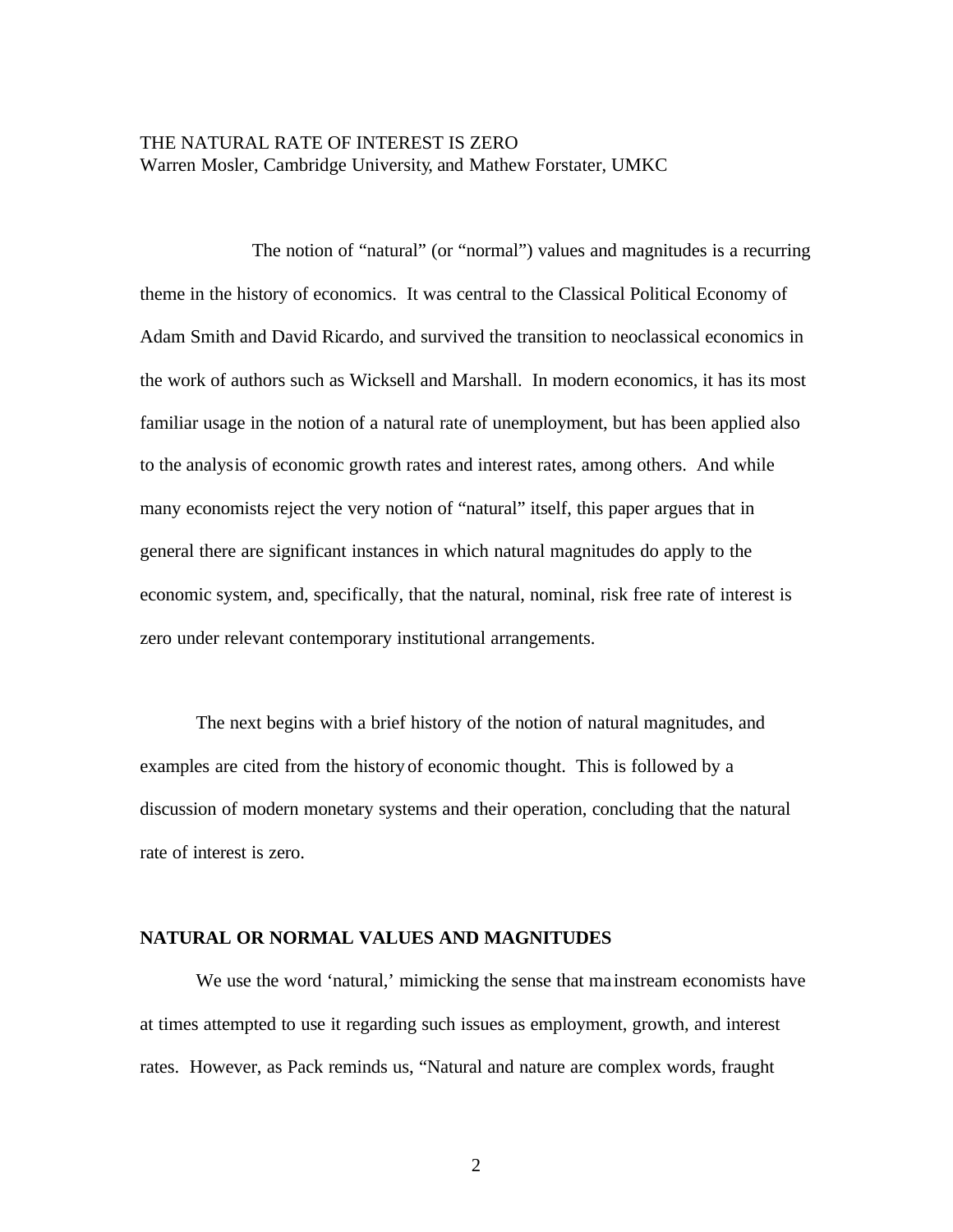with ambiguity and contradiction" (1995, p. 31). The sense in which we wish to employ the term *natural* here does not imply a 'law of nature', which may be why "Marshall replaced the evocative label 'natural' with the more prosaic 'normal'" (Eatwell, 1987, p. 598). The notion of natural or normal values and magnitudes in political economy refers primarily to conditions that hold in the 'general case' rather than under 'specific circumstances.' (*ibid.*): (although in conversation 'natural' may be substituted for 'equilibrium' as a thinly disguised hyperbole). Terms such as 'permanent', 'fundamental', and 'intrinsic' were used in Pre-Smithian classical political economy by authors such as Petty, Cantillon, and Quesnay to indicate a similar meaning (Vaggi, 1987, pp. 606-607). Of course, the term natural has also been used to indicate 'real' as opposed to 'monetary' forces, magnitudes "ground out by the Walrasian system of general equilibrium equations" (Friedman, 1968, p. 8), or to indicate 'equilibrium' magnitudes (e.g., by Wicksell, 1898), and we do not wish to attach these meanings to our use of the term. Neither do we wish to invoke a "long-period" methodology, as in Garegnani (1976), despite the family resemblances between his use of the term and our own. Marshall may have clarified it the best when he wrote that "normal results are those which may be expected as the outcome of those tendencies *which the context suggests*" (1920 [1966], p. 28, emphasis added). In this case, it is of the utmost importance to first clarify the context, to which we now turn.

#### **STATE ISSUED CURRENCY**

The primary, defining institutional arrangement characterizing the relevant context is that of a 'tax driven' state currency and flexible exchange rates. By state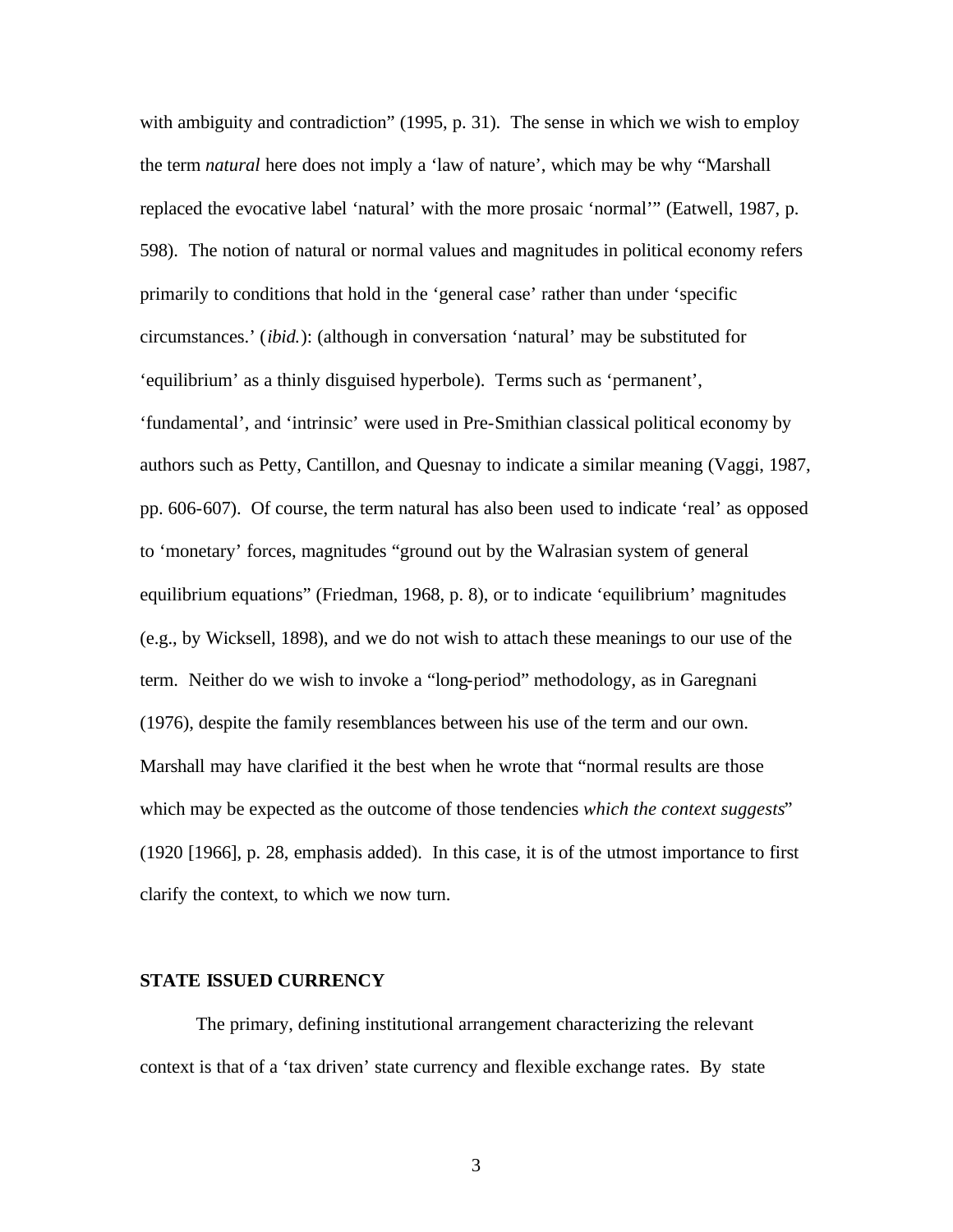currency we mean to indicate there is a government that taxes and has a monopoly of issue. A flexible exchange rate is commonly referred to as a 'fiat' currency, in other words a state-issued currency convertible only into itself (Keynes, 1930), as opposed to a fixed exchange rate policy such as a gold standard or other convertibility to any other commodity or currency (no currency boards, pegged currencies, or monetary unions) fixed by the state of issue. Examples of such monetary systems currently include the United States, Japan, and most of the world's industrial economies, including the Eurozone, although the individual nations are no longer issuers of their currency.

There is a long tradition of analysis of state currency or "state money," referred to by London School of Economics Professor of Banking and Finance and Bank of England monetary economist Charles A. E. Goodhart as the "Cartalist" (or Chartalist) school of monetary thought, and which he contrasts with the "metallist" (Mengerian, monetarist) tradition (Goodhart, 1998). While authors such as Schumpeter (1954) passed down a view of chartalism with a misplaced emphasis on "legal tender" laws, resulting in something of "legal" or "contractual" version of chartalism, Goodhart makes clear that the fundamental insight is that *the power of the state to impose a tax liability payable in its own currency is sufficient to create a demand for the currency and give it value*. Recent research into the history of economic thought has revealed substantial evidence pf past support for this thesis regarding tax-driven money: we now know that, throughout history, many more economists understood the workings of tax-driven money, and many of not most currencies in history were in fact tax-driven, contrary to what was previously thought to be the case (see, e.g., Wray, 1998, 2004; Bell and Nell, 2003; Forstater, 2005).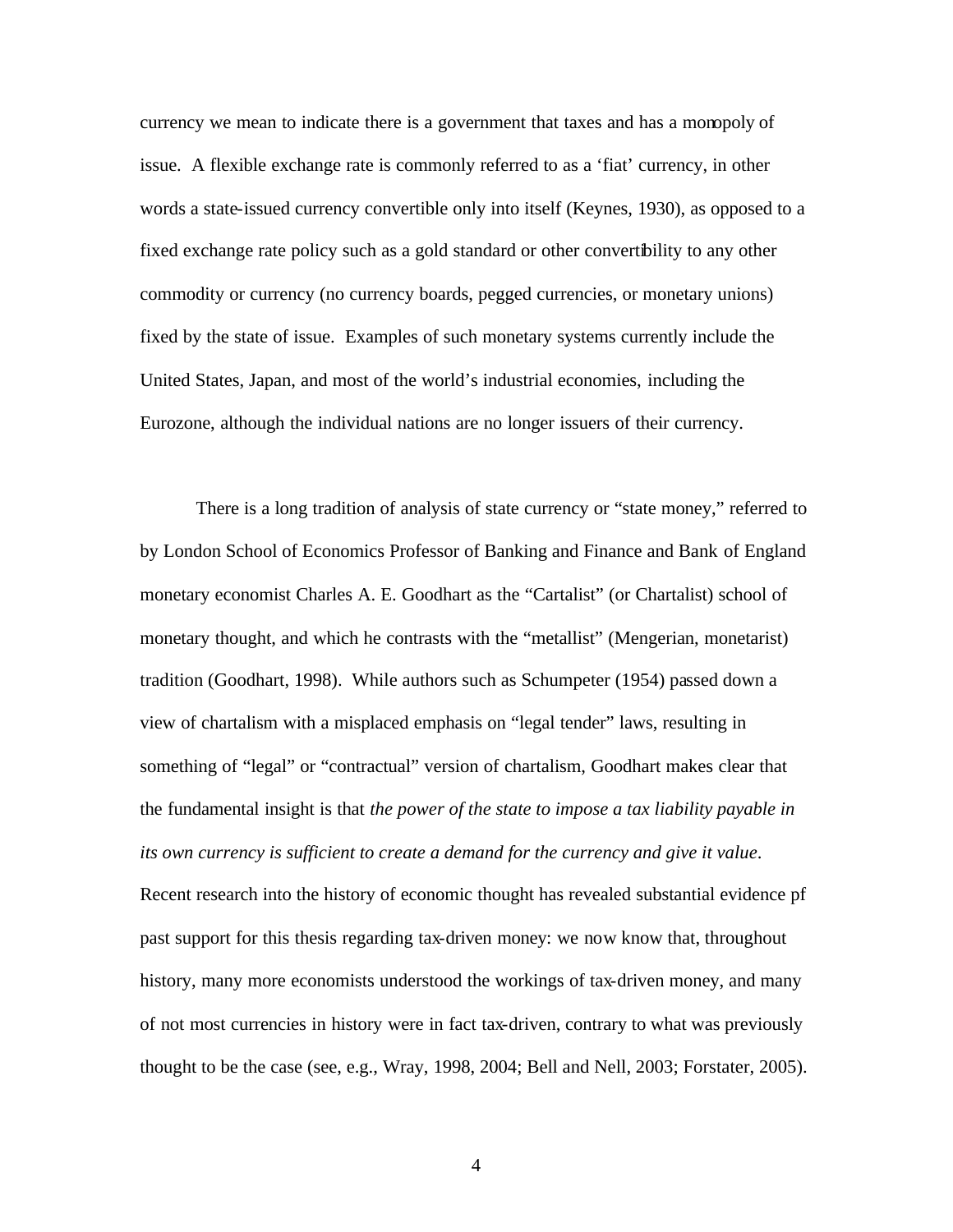The idea of a tax-driven currency was once common knowledge. The 1946

*Encyclopedia Britannica* entry on "Money" stated it very clearly:

If the government announces its readiness to accept a certain means of payment in settlement of taxes, taxpayers will be willing to accept this means of payment because they can use it to pay taxes. Everyone else will then be willing to accept it because they can use it to buy things from the taxpayers, or to pay debts to them, or to make payments to others who have to make payments to the taxpayers, and so on. (Lerner, 1946, p. 693)

Neither was this a "new" idea, as it can be found in the writings of economists and others going back to Adam Smith and beyond. Smith, in his famous treatise *An Inquiry into the* 

*Nature and Causes of the Wealth of Nations* wrote:

A prince, who should enact that a certain proportion of his taxes should be paid in a paper money of a certain kind, might thereby give a certain value to this paper money. (Smith, 1776, p. 312)

The Father of Economics well-understood that taxation is the key to understanding the value of state money (in fact he used the example of Massachusetts' 1692 issue of paper money as an example). So did a diverse array of economists that came after him, including John Stuart Mill, William Stanley Jevons, Phillip H. Wicksteed, and John Maynard Keynes, among many others (see Forstater, 2005).

A key distinction is that between the government as *issuer* of a currency and the non-government agents and sectors as *users* of a currency. Households, firms, state and local governments, and member nations of a monetary union, are all currency *users*. A State with its own national currency is a currency *issuer*. The issuer of a national currency operates from a different perspective than a currency user. Operationally, government spending consists of crediting a member's bank account at the government's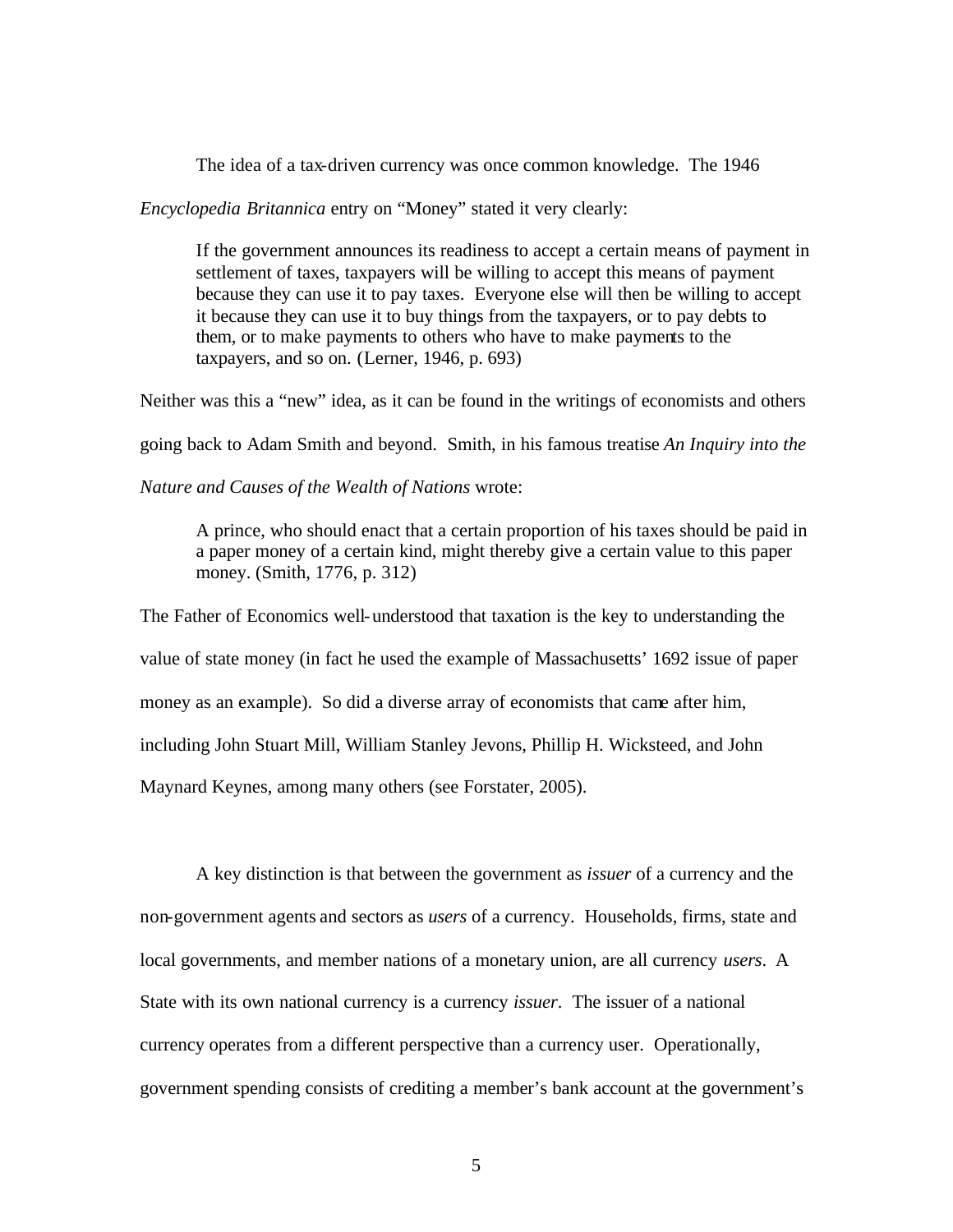central bank, or paying with actual cash. Therefore, unlike currency users, and counter to popular conception, the issuer of a currency is not revenue-constrained when it spends. The only constraints are self-imposed (these include no overdraft provisions, debt ceiling limitations, etc.). Note that if one pays taxes or buys government securities with actual cash, the government shreds it, clearly indicating operationally government has no use for revenue per se.

When the U.S. Government makes payment by check in exchange for goods and services (including labor), or for any other purpose, the check is deposited in a bank account. When the check 'clears,' the Fed (i.e., Government) credits the bank's account for the amount of the check. Operationally, 'revenue' from taxing or borrowing is not involved in this process, nor does the government 'lose' any ability to make future payments per se by this process. Conversely, when the U.S. government receives a check in payment for taxes, for example, it debits the taxpayer's account to the amount of the check. While this reduces the taxpayer's ability to make additional payments, it does not enhance the government's ability to make payment, which is in any case operationally infinite. In the case of direct deposit or payment by electronic funds transfer, the government simply credits or debits the bank account directly and, again, without operational constraint. The government of issue in such circumstances may be thought of as a "scorekeeper." As in most games, there is no reason for concern that the scorekeeper will run out of points. On the other hand, non-government agents can only spend when in possession of sufficient funds from current or past income, or from borrowing. They are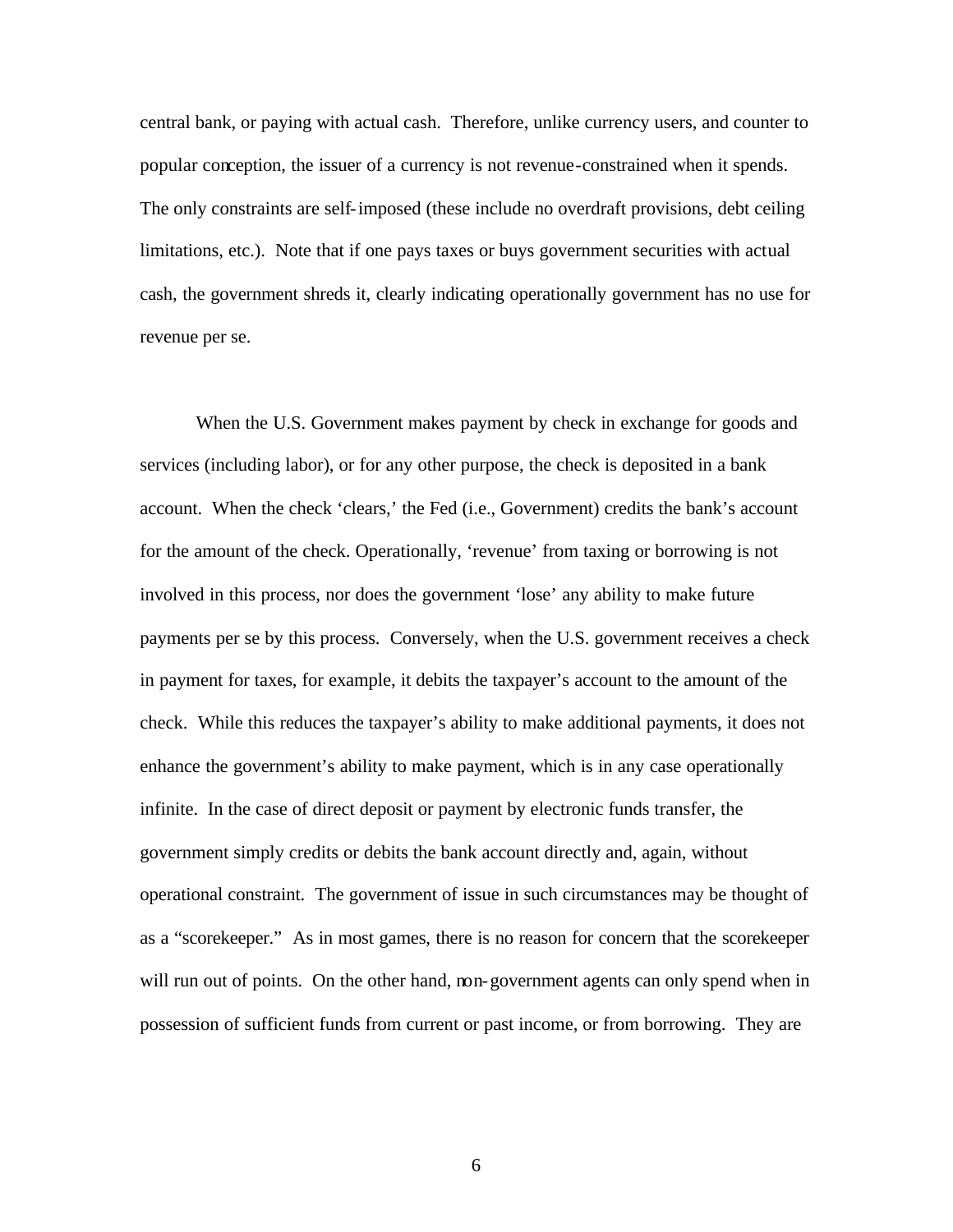indeed revenue constrained—their checks will 'bounce' if there are not sufficient funds available.

Given that a government of issue is not revenue constrained, taxation and bond sales obviously must have other purposes (see Bell, 2000). As we have already seen, taxation (and the declaration of what suffices to settle the tax obligation) serves to create a notional demand for the government's (otherwise worthless) currency. The process can be viewed in three stages:

- 1. THE GOVERNMENT IMPOSES A TAX LIABILITY PAYABLE IN ITS CURRENCY OF ISSUE.
- 2. FACED WITH THIS NEED FOR UNITS OF THE GOVERNMENT'S CURRENCY, TAXPAYERS OFFER GOODS AND SERVICES FOR SALE, ASKING IN EXCHANGE UNITS OF THE CURRENCY.
- 3. THE GOVERNMENT 'ISSUES' ITS CURRENCY—SPENDS—IN EXCHANGE FOR THE GOODS AND SERVICES IT DESIRES.

The non-government sector will be willing to sell sufficient goods and services to the government to obtain the funds needed to pay tax liabilities and satisfy any desire to net save (financial assets) in that unit of account. Note that, from inception, and as a point of logic, in order to actually collect taxes, the government, as the monopoly issuer of the currency, must, logically, spend (or lend) first. Note that it would be logically impossible for the government to collect more than it spends (or run a budget surplus), unless it had already previously spent more than it collected (past budget deficits). Thus the normal budgetary stance to be expected under these institutional arrangements is a budget deficit.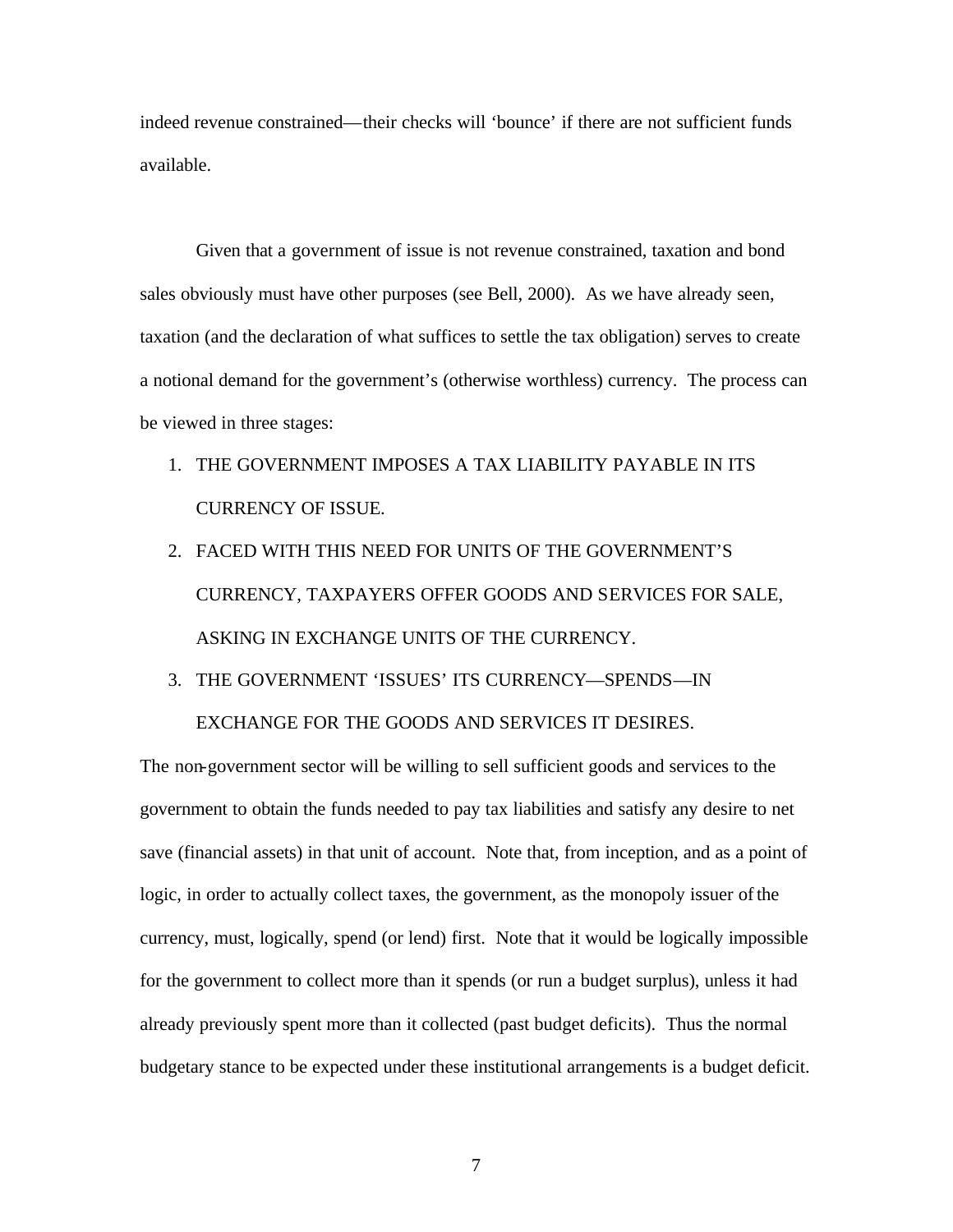The government budget deficit is also "normal" in the sense that it is the mirror image of the non-Government surplus in the basic macroeconomic accounting identity:

Government deficit  $=$  non-Government surplus where non-Government surplus includes both the domestic (or resident) private sector and the foreign (non-resident) sector, which includes foreign firms, households, and governments. It is therefore equivalent to the well-known identity:

$$
(G-T) = (S-I) + (M-X)
$$

Government budget deficit  $=$  domestic private sector surplus + foreign sector surplus where the foreign sector surplus is another way of expressing the trade deficit. The government budget deficit permits both the domestic private sector and the foreign sector to 'net save' in the government's unit of account. Only a domestic government budget deficit permits the domestic private sector and foreign sector to actualize their combined desired net saving.

We are now in a position to demonstrate our proposition: the natural rate of interest is zero. First, to reiterate the argument thus far: Under a state money system with flexible exchange rates, the monetary system is tax-driven. The federal government, as issuer of the currency, is not revenue-constrained. Taxes do not finance spending, but taxation serves to create a notional demand for state money. Spending logically precedes tax collection, and total spending will normally exceed tax revenues. The government budget, from inception, will therefore normally be in deficit, which also allows the non-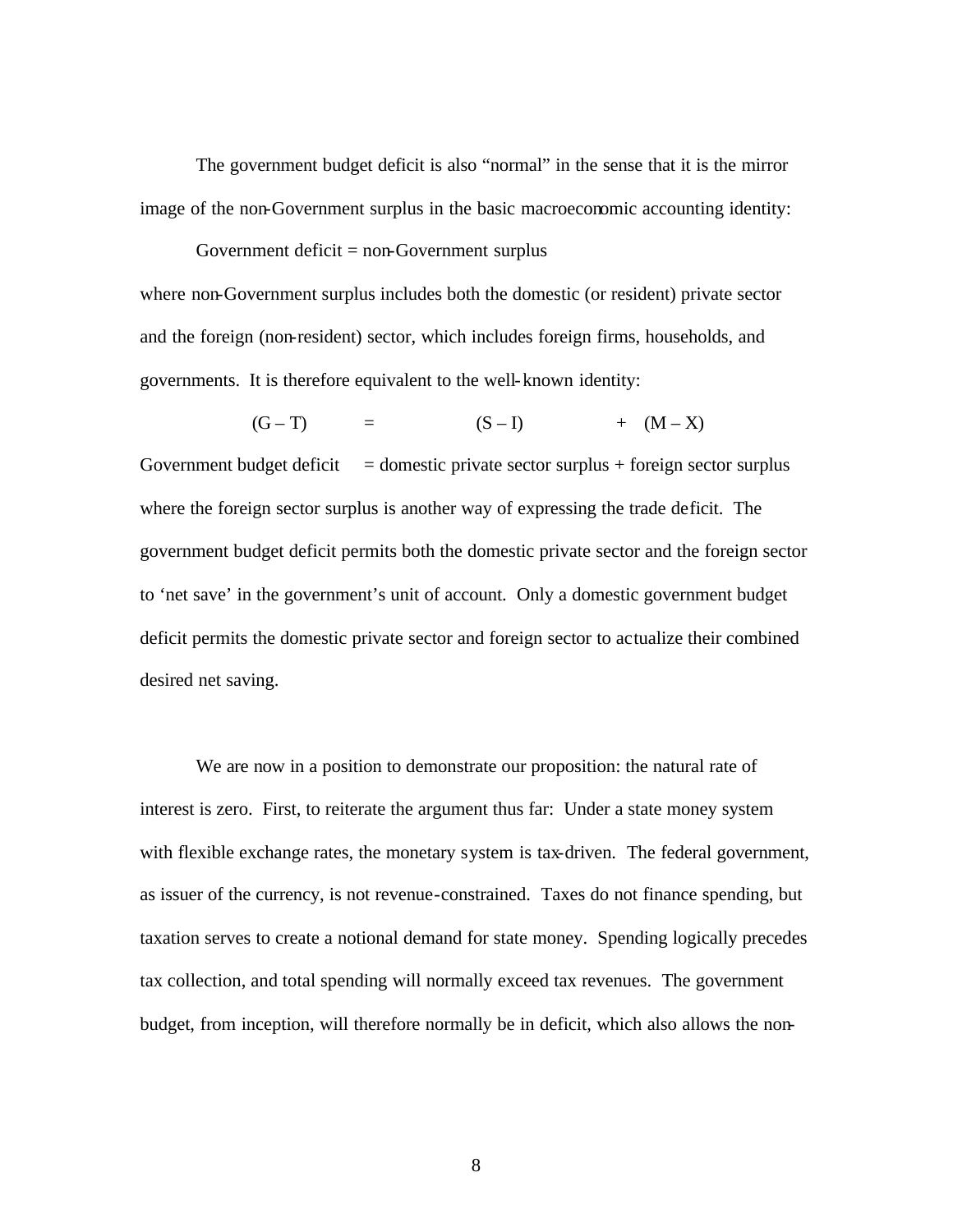government sector to 'net save' state money (this in fact has been observed in all state currencies).

#### **THE NATURAL RATE OF INTEREST IS ZERO**

If spending is not revenue constrained, why does the government (conceived here as a consolidated Treasury and Central Bank) borrow (sell securities)? As spending logically precedes tax collection, the government must likewise spend sufficiently before it can borrow. Thus, government spending must also, as a point of logic, precede security sales. To site a 'real world' example, market participants recognize that when Treasury securities are paid for, increasing treasury balances at the Fed, the Fed does 'repos' on the same day; the Fed must 'add' so the Treasury can get paid.

Since the currency issuer does not need to borrow its own money to spend, security sales, like taxes, must have some other purpose. That purpose in a typical state money system is to manage aggregate bank reserves and control short-term interest rates (overnight inter-bank lending rate, or Fed Funds rate in the U.S.).

In the contemporary economy, government 'money' includes currency and central bank accounts known as member bank reserves. Government spending and lending adds reserves to the banking system. Government taxing and security sales drain (subtract) reserves from the banking system. When the government realizes a budget deficit, there is a net reserve add to the banking system. That is, Government deficit spending results in net credits to member bank reserves accounts. If these net credits lead to excess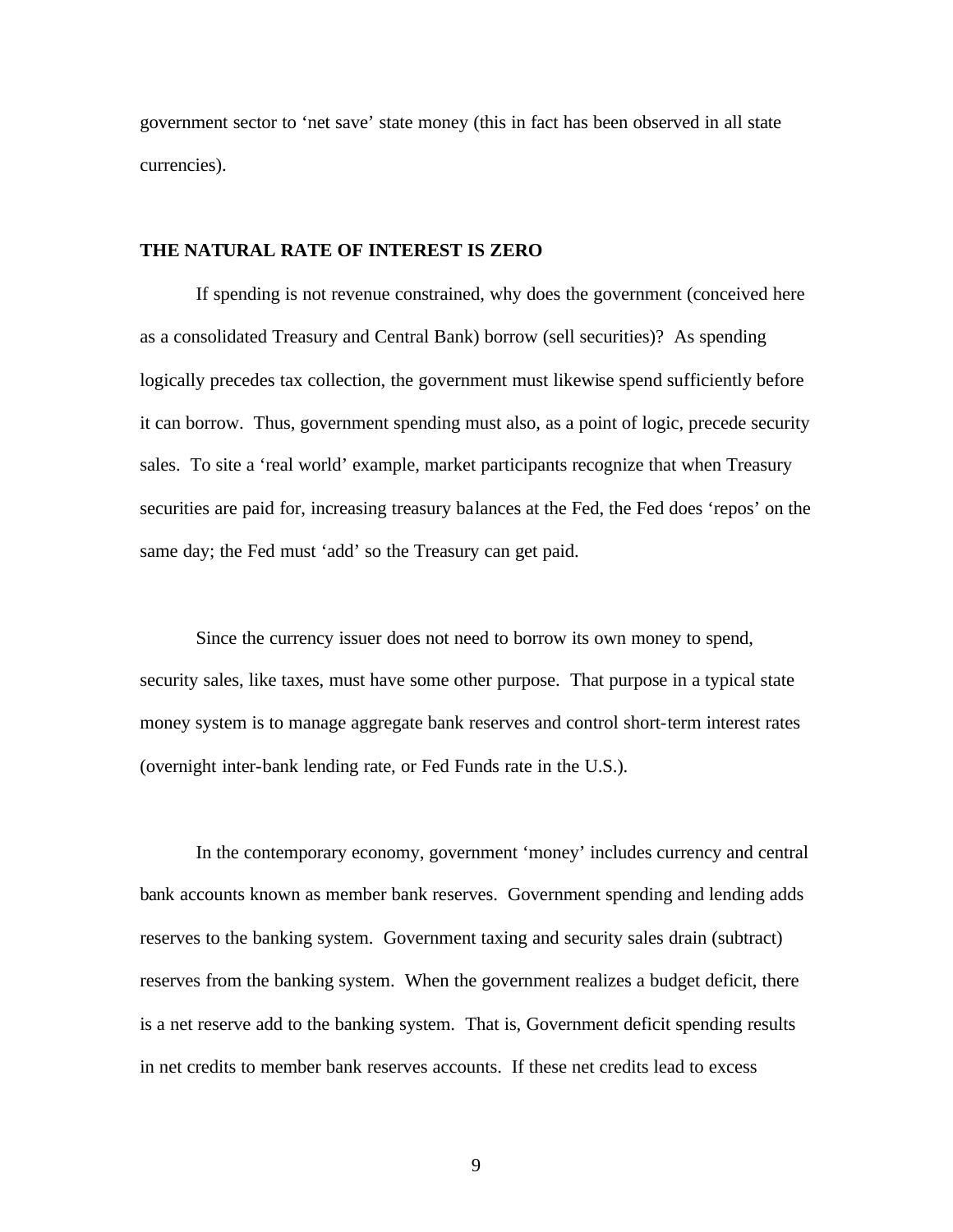reserve positions, overnight interest rates will be bid down by the member banks with excess reserves to the interest rate paid on reserves by the central bank (0% in the case of the US and Japan, for example). If the central bank has a positive target for the overnight lending rate, either the central bank must pay interest on reserves or otherwise provide an interest bearing alternative to non interest bearing reserve accounts. This is typically done by offering securities for sale in the open market to drain the excess reserves. Central bank officials and traders recognize this as "offsetting operating factors," since the sales are intended to offset the impact of the likes of fiscal policy, float, etc. on reserves that would cause the fed funds rate to move away from the Fed's target rate.

Our main point is, in nations that include the US, Japan, and others where interest is not paid on central bank reserves, the 'penalty' for deficit spending and not issuing securities is not (apart from various self imposed constraints) 'bounced' government checks, but a 0% interbank rate, as in Japan today.

The overnight lending rate is the most important benchmark interest rate for many other important rates, including banks' prime rates, mortgage rates, and consumer loan rates, and therefore the fed funds rate serves as the 'base rate' of interest in the economy. In a state money system with flexible exchange rates running a budget deficit—in other words, under the 'normal' conditions or operations of the specified institutional context without government intervention either to pay interest on reserves to offer securities to drain excess reserves to actively support a non-zero, positive interest rate, the natural or normal rate of interest of such a system is zero.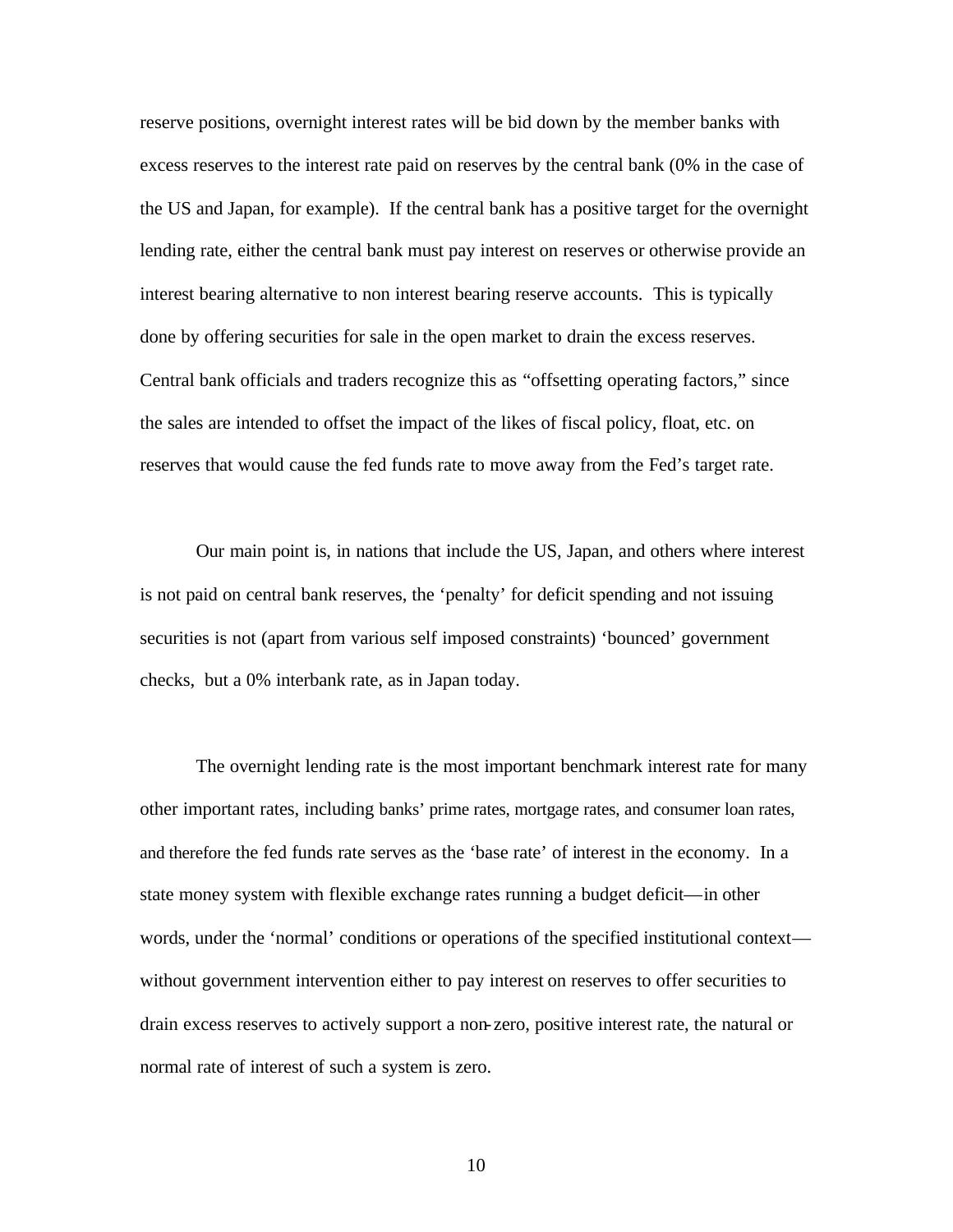This analysis is supported by both recent research and experience. Japan's experience in the 1990s shows clearly that large government budget deficits as a proportion of GDP (in the neighborhood of 7%) and a debt/GDP ratio of 140% do not drive up interest rates, as conventional wisdom would have it. In fact, the overnight rate has stayed at near 0% for nearly a decade. In addition, Fullwiler (2004) demonstrates that concerns about technological change in financial markets and other recent developments such as financial deregulation disrupting the interest rate channel of monetary policy are misplaced. On the contrary, since the 1990s, market rates have become even more closely linked to the fed funds rate (*ibid*.):

The fact that banks are obligated to use reserve balances to settle their customers' tax liabilities ensures that a non-trivial demand for reserve balances will exist, which itself ensures that the federal funds rate target will remain 'coupled' to other interest rates. (*ibid*.)

That the natural rate of interest is zero is also supported by recent experimental evidence. Wray (2001) reports on a community service program run in the Economics Department at the University of Missouri—Kansas City. Students are 'taxed' in the Department's own currency and must perform community service to obtain units of that currency. The Department's 'Treasury' could offer interest-earning 'bonds', purchased by students with excess (non-interest-bearing) units of the school's currency, but the rate of interest offered is entirely up to the discretion of the Departmental Treasury. If the Treasury did not offer interest-earning bonds, the base rate on the currency would be zero:

[T]he "natural base interest rate" is zero on … hoards created through deficit spending... [U]nless the Treasury chooses to intervene to maintain a positive base rate (for example, by offering interest on bonds), deficits necessarily imply a zero base rate. (Wray, 2001, p. 50)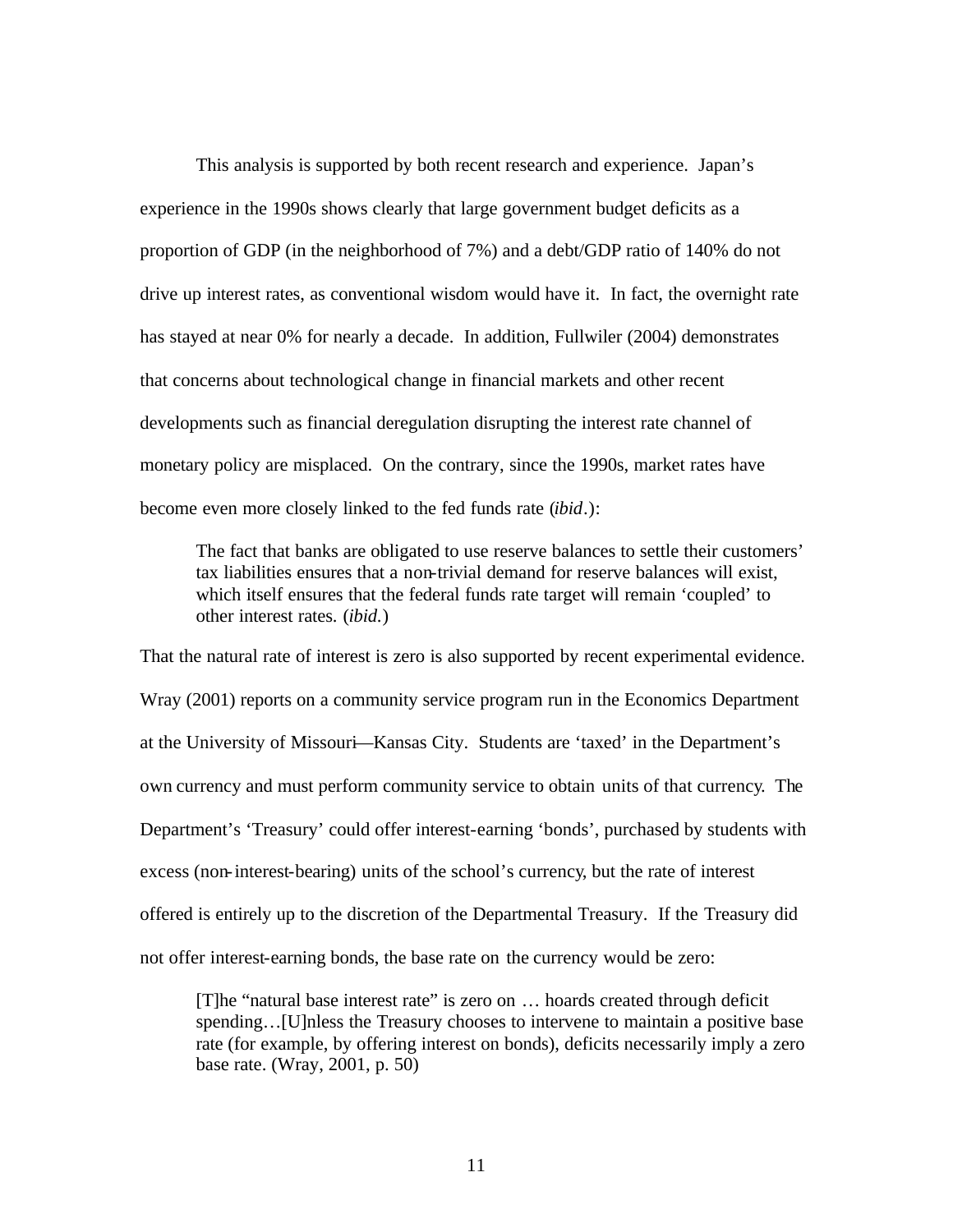Note that deficits with the department's currency are "natural" in the sense that they result from the student demand to net save units of that currency.

The central bank clearly controls short-term interest rates in a state currency with flexible exchange rates, and there are a number of good reasons for setting the overnight rate at its natural or normal rate of 0%, and allowing markets to factor in risk to determine subsequent credit spreads (see Mosler, 2004). The Japanese experience has already demonstrated that this does not cause inflation or currency depreciation. If anything, lower rates support investment, productivity, and growth. While changing rates can have important distributional or micro effects (and that can spur employment and output growth, such as shifting income from 'savers' to working people), the net income or macro effect is zero since for every dollar borrowed from the banking system there is a dollar saved, as the Fed clearly recognizes in its literature. Additionally, it can be argued that asset pricing under a 0 interest rate policy is the 'base case' and that any move away from a 0 rate policy constitutes a (politically implemented) shift from this 'base case.'

### **INTEREST RATES UNDER A FIXED EXCHANGE RATE REGIME**

While this paper focuses on a floating exchange rate regime, a brief summary of interest rate determination in a fixed exchange rate regime offers context as well as contrast to the prior discussion.

Inherent in a fixed exchange rate is the risk of government not honoring its legally binding conversion features. Historical examples of this type of default in fixed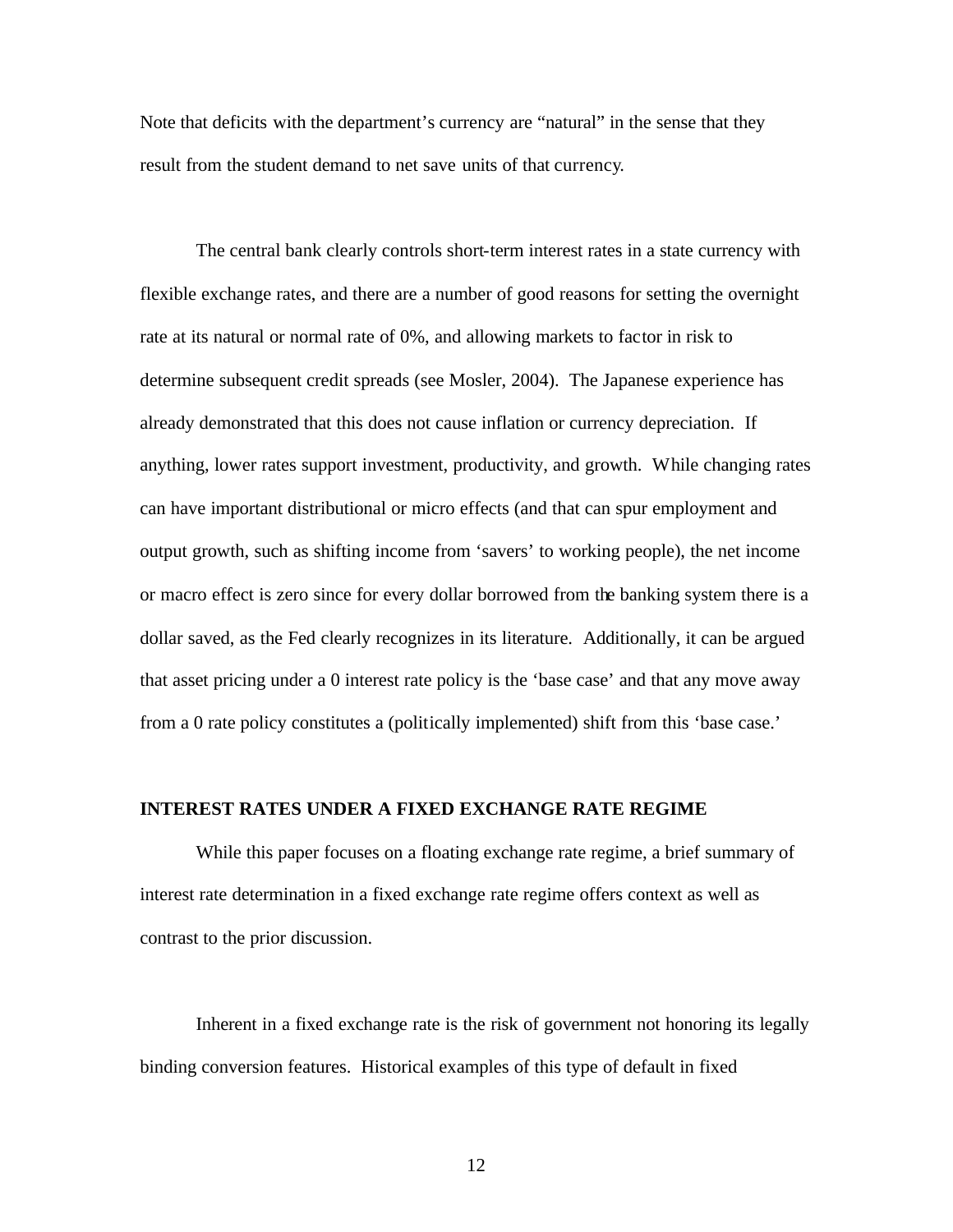exchange rate regimes abound, and recent examples include Argentina and Russia failing to honor conversion of their currencies into \$US at their central banks. History is also filled with examples of default under various gold standards, with the U.S. itself technically defaulting in 1934 when it both devalued the \$US versus gold and permanently suspended domestic convertibility. Bondholders were subject to this default as well since the \$US they received at maturity were subject to the new terms and conditions.

Market forces translate this default risk into a term structure of interest rates. Default risk is a function of maturity and credit worthiness, with the 'risk free' rate being the return on holding the object of conversion itself. So in contrast to a floating exchange rate regime, where the term structure of interest rates is necessarily a political decision generally reserved for the central bank, with a fixed exchange rate regime the term structure of rates is a function of market forces.

In the case of a gold standard, the risk free rate is negative, as it is the storage charge of holding physical gold. In fact, for all practical purposes, there is no such thing as 'risk free', as physical gold can be stolen or otherwise lost even with the most expensive guarding techniques. In the case of conversion into another government's currency, such as the \$US, the 'risk free' rate is the risk free rate of \$US deposits, which is the rate on US Treasury securities or deposits at US Government-insured institutions. This is the case today in Hong Kong, for example, where the risk free rate is that of the risk free rate of the \$US.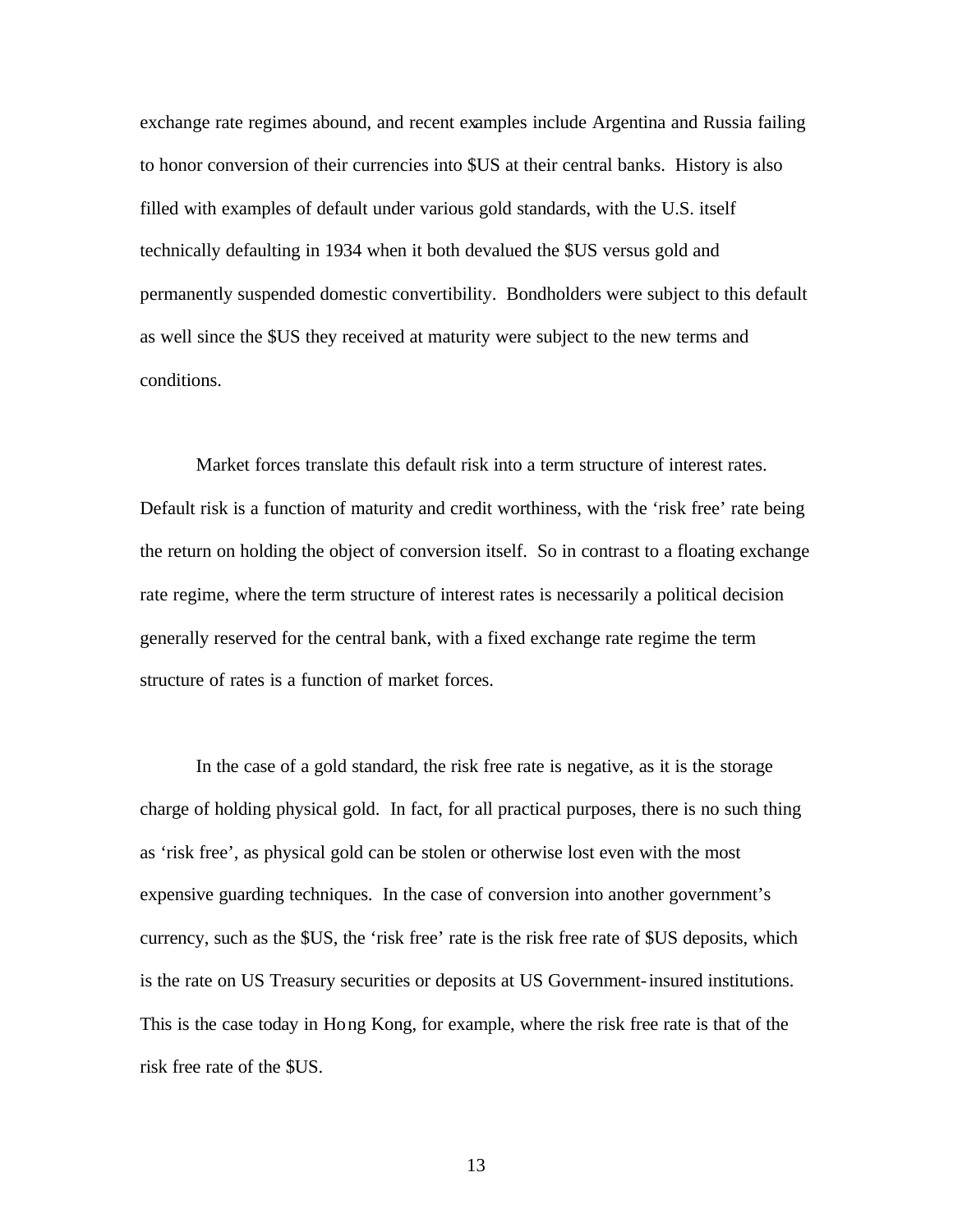With a fixed exchange rate, governments that spend by issuing currency and not borrowing risk having those outstanding units of currency converted to the reserve currency (or gold, as the case may be) at the central bank. Therefore government borrowing functions to protect central bank reserves and keep the government from defaulting on its legal conversion requirements. Since holders of the currency have the option of conversion to the reserve currency at the central bank, govt. securities can be thought of as 'competing' with the conversion option, with market forces determining the indifference levels. This explains the very high interest rates paid by governments with perceived default risk in fixed exchange rate regimes, in contrast to the ease a nation such as Japan has in keeping rates at 0 in a floating exchange rate regime, despite deficits that would undermine a fixed exchange rate regime.

In recent history, today's central bank systems with floating exchange rate policies have followed fixed exchange rate (mostly gold standard) regimes. We suggest that policy makers used interest rate data collected under these fixed exchange rate regimes as well as their experience of using interest rates for reserve management and macroeconomic policy under fixed exchange rate regimes to guide them after shifting to floating exchange rates. The various correlations between interest rates and economic variables were assumed to continue under the new floating exchange rate regime, including the current notion of 'real rates' versus 'inflation,' etc.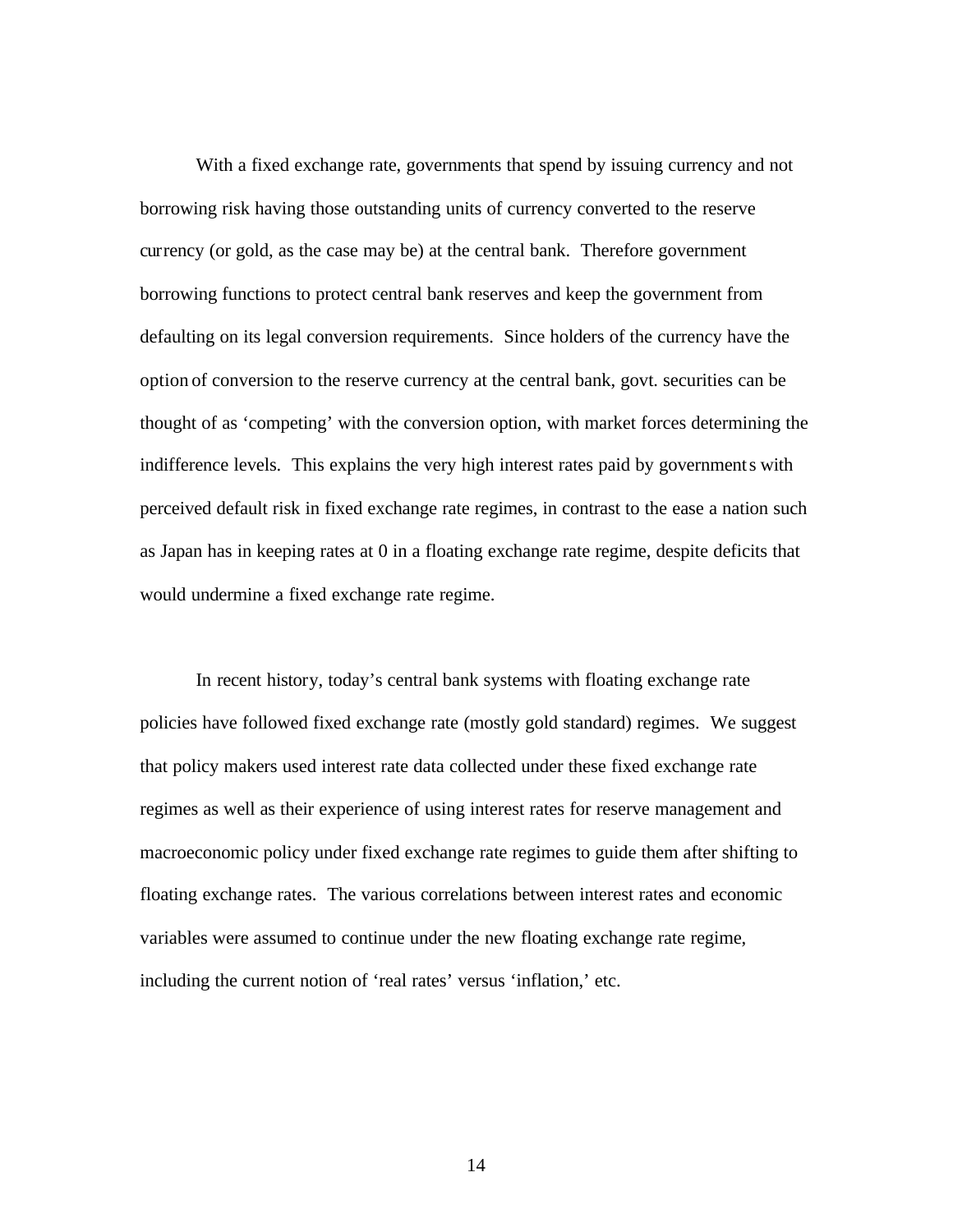Mainstream analysis of the U.S. 'twin deficits' is but one example of being 'out of paradigm' with respect to exchange rate policy. One reads daily of the U.S. facing a day of reckoning due to 'borrowing from abroad' to fund its imports. While this may have had much validity under fixed exchange rate arrangements, with floating exchange rates a current account deficit is instead the result of nonresidents realizing savings desires of \$US financial assets. There is no 'funding risk' for the U.S. nor are U.S. interest rates per se a function of the trade balance.

#### **CONCLUSION**

The notion of natural or normal magnitudes and values in economics refers to the results expected as the outcome of a specified institutional context. The relevant institutional context specified herein is a monetary system with a state (or tax-driven) currency and a floating exchange rate policy. There is significant historical and theoretical support for such a system's relevance. It has been shown that in this context, the government budget will normally be in deficit, corresponding to net savings of financial assets in the non-government sectors. Deficit spending will result in net central bank reserve credits in the aggregate banking system, which will drive the short-term overnight inter-bank lending rate to zero. While government security sales may be used to drain the excess reserves to maintain some positive overnight rate, or the central bank may pay interest on reserve balances, absent such government intervention the base rate of interest is zero. In other words, the natural rate of interest is zero. As many other key rates of interest in the economy continue to follow the fed funds rate very closely, this will serve as the base rate in the economy, with markets determining the credit spreads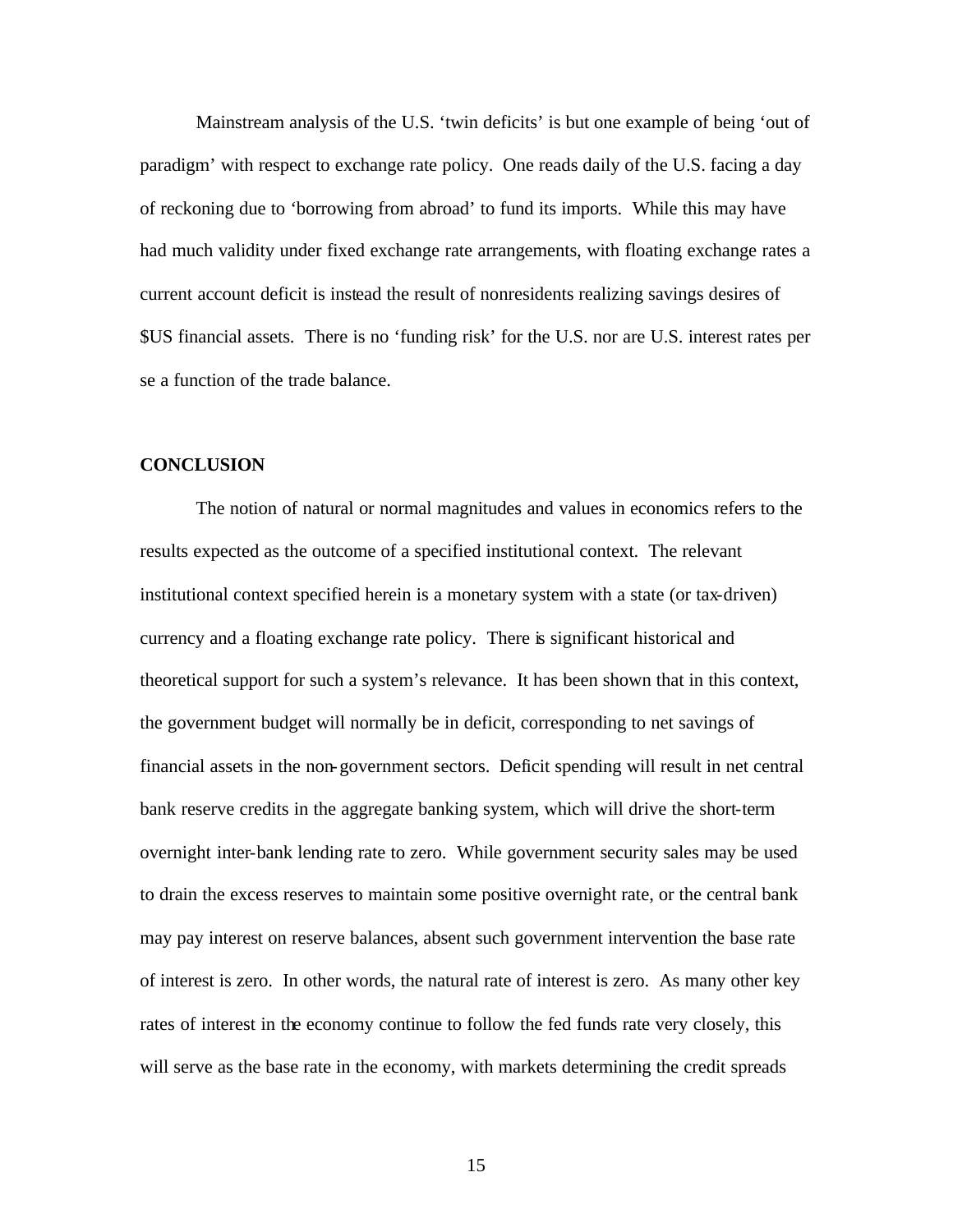through risk assessment. Furthermore, there are a number of reasons why allowing the rate of interest to settle at its natural rate of zero makes good economic sense.

#### **BIBLIOGRAPHY**

- Bell, Stephanie, 2000, ""Do Taxes and Bonds Finance Government Spending?" *Journal of Economic Issues*, 34 (September), pp. 603-620.
- Bell, Stephanie A., and Edward J. Nell, 2003, *The State, the Market, and the Euro: Chartalism versus Metallism in the Theory of Money*, Cheltenham, U.K.: Edward Elgar.
- Eatwell, John, 1987, "Natural and Normal Conditions," in J. Eatwell, M. Milgate, and P. Newman, eds., *The New Palgrave: A Dictionary of Economics*, London: Macmillan.
- Forstater, Mathew, 2005, "Tax-Driven Money: Further Evidence from the History of Thought, Economic History, and Economic Policy," in Mark Setterfield, ed., *Complexity, Endogenous Money, and Exogenous Interest Rates*, Cheltenham, U.K.: Edward Elgar.
- Friedman, Milton, 1968, "The Role of Monetary Policy," *American Economic Review*, 58, March, pp. 1-17.
- Fullwiler, Scott, 2004, "Setting Interest Rates in the Modern Money Era," *C-FEPS Working Paper No. 34*, Kansas City, MO: Center for Full Employment and Price Stability.
- Garegnani, Pierangelo, 1976, "On a Change in the Notion of Equilibrium in Recent Work on Value and Distribution," in M. Brown, K. Sato, and P. Zarembka, eds., *Essays in Modern Capital Theory*, Amsterdam: North-Holland.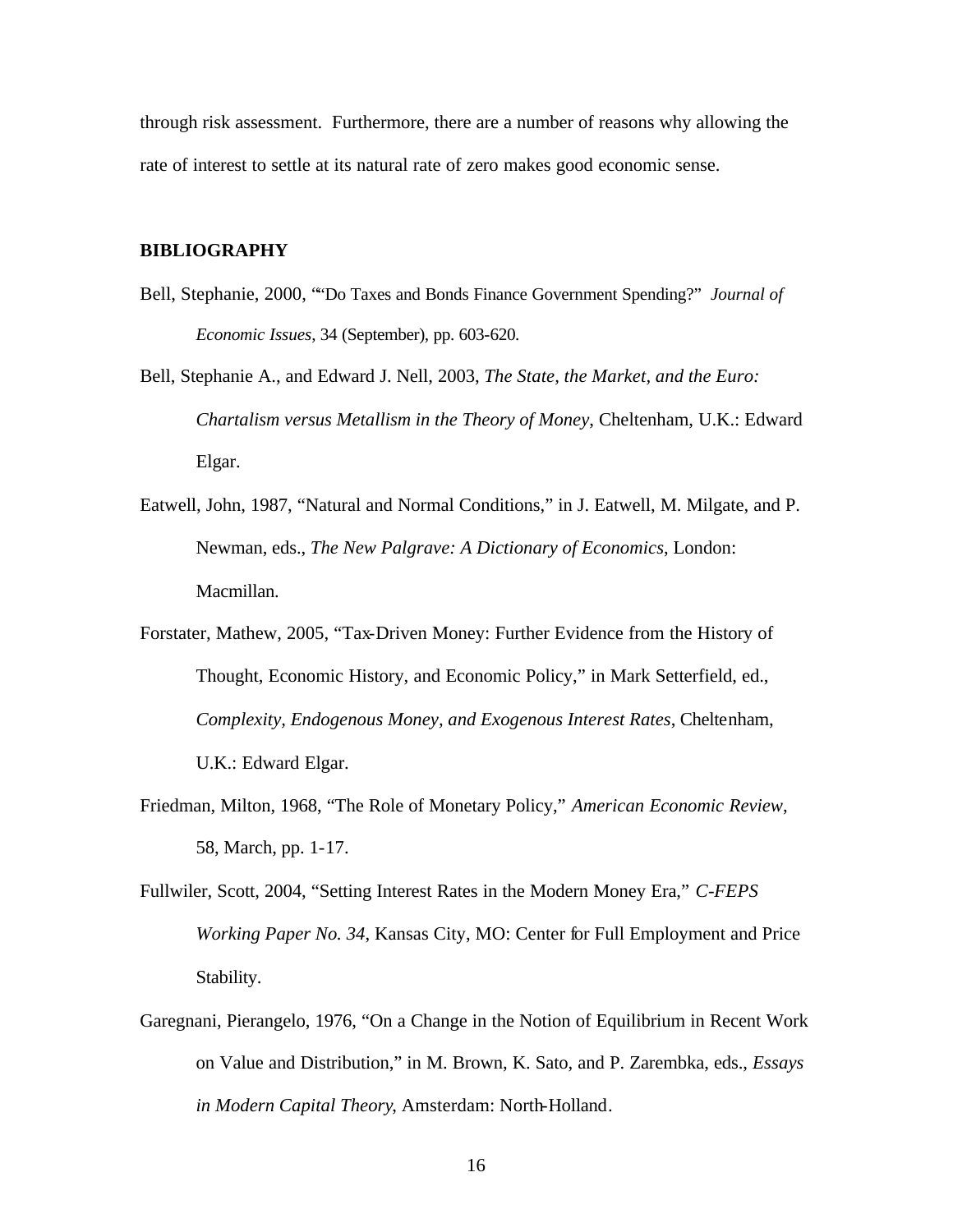- Goodhart, Charles, 1998, "The Two Concepts of Money: Implications for the Analysis of Optimal Currency Areas," *European Journal of Political Economy*, Vol. 14, pp. 407-432, reprinted in S. Bell and E. J. Nell, eds., *The State, the Market, and the Euro: Chartalism versus Metallism in the Theory of Money*, Cheltenham, U. K.: Edward Elgar, 2003.
- Keynes, John Maynard, 1930, *A Treatise on Money*, New York: Harcourt Brace.
- Lerner, Abba P., 1946, "Money," in *Encyclopedia Britannica*.
- Marshall, Alfred, 1920 [1966], *Principles of Economics*, eighth ed., London: Macmillan.
- Mosler, Warren, 2004, "Revisiting the Liberal Agenda," *C-FEPS Special Report 04/02*, Kansas City, MO: Center for Full Employment and Price Stability.
- Pack, Spencer, 1995, "Adam Smith's Unnaturally Natural (yet Naturally Unnatural) Use of the Word 'Natural'," in I. Rima, ed., *The Classical Tradition in Economic Thought*, Cheltenham, U.K.: Edward Elgar.
- Schumpeter, Joseph, 1954, *History of Economic Analysis*, ed. E. B. Schumpeter, New York: Oxford University Press.
- Smith, Adam, 1776 [1937], *An Inquiry into the Nature and Causes of the Wealth of Nations*, New York: Modern Library.
- Vaggi, Gianni, 1987, "Natural Price," in J. Eatwell, M. Milgate, and P. Newman, eds., *The New Palgrave: A Dictionary of Economics*, London: Macmillan.
- Wicksell, Knut, 1898, *Interest and Prices*, New York: Augustus M. Kelley.
- Wray, L. Randall, 2004, *Credit and State Theories of Money*, Cheltenham, U. K.: Edward Elgar.